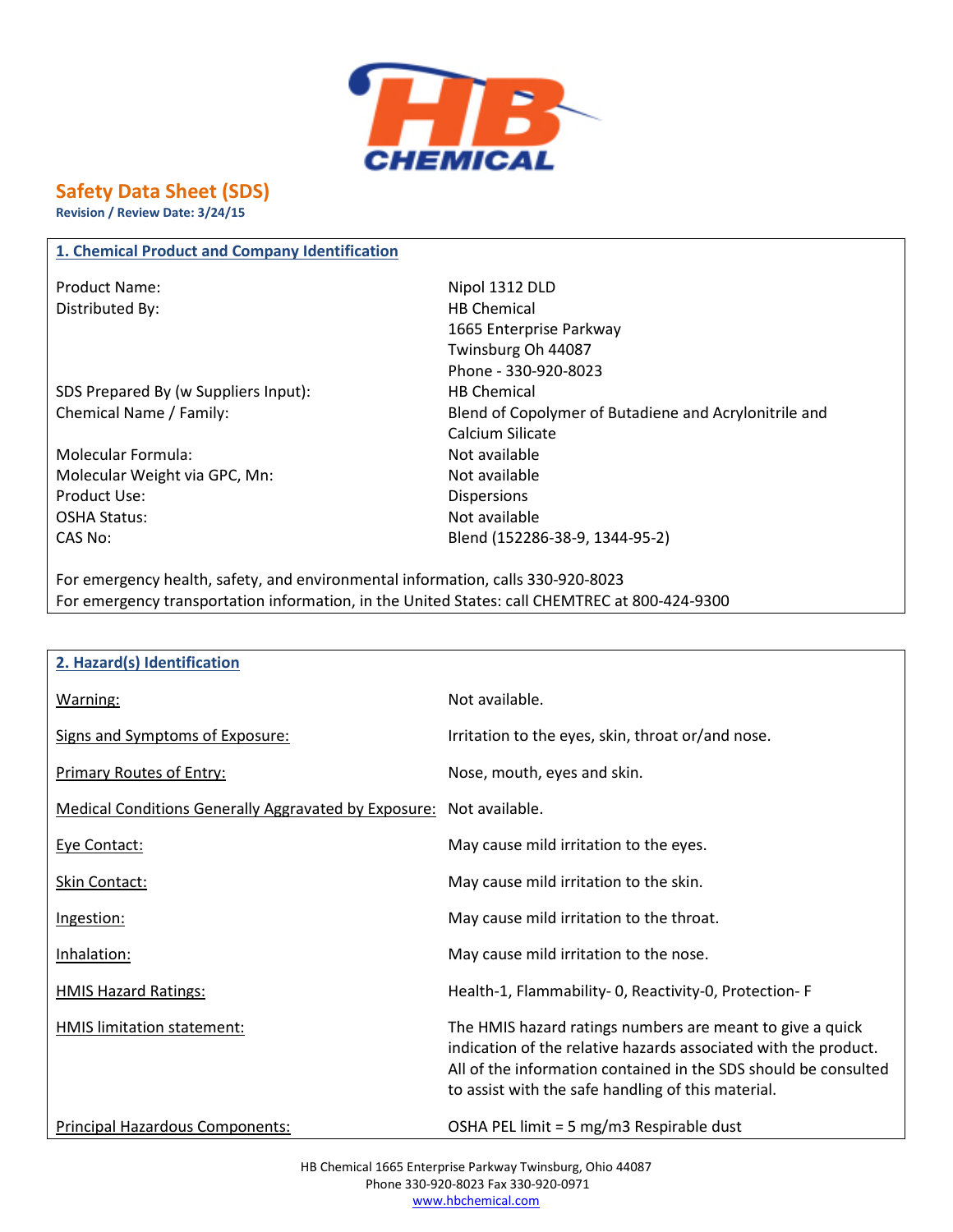| 3. Composition / Information on Ingredients |                    |                            |
|---------------------------------------------|--------------------|----------------------------|
| Weight Percent / Typical                    | Component Identity | <b>CAS Registry Number</b> |
| $<$ 15 mg/kg                                | Acrylonitrile      | $107 - 13 - 1$             |
| $<$ 4 mg/kg                                 | <b>Butadiene</b>   | 106-99-0                   |
| < 0.08 %                                    | p-t-Butyl Phenol   | 98-54-4                    |

| <b>4. First Aid Measures</b> |                                                                                                           |
|------------------------------|-----------------------------------------------------------------------------------------------------------|
| Inhalation:                  | Remove to fresh air. If breathing is difficult, seek medical<br>attention.                                |
| Eyes:                        | Flush with large amounts of water for at least 15 minutes.<br>Consult a physician if irritation persists. |
| Skin:                        | Wash affected area with soap and water. Consult a physician if<br>irritation persists.                    |
| Ingestion:                   | Seek medical advice.                                                                                      |

| <b>5. Fire-Fighting Measures</b>         |                                                                             |
|------------------------------------------|-----------------------------------------------------------------------------|
| Suitable Extinguishing Media:            | CO2, dry chemical, water spray, and/or foam.                                |
| <b>Special Fire Fighting Procedures:</b> | Wear MSHA-NIOSH approved self-contained breathing<br>apparatus.             |
| Hazardous Combustion Products:           | Not available.                                                              |
| <b>Hazardous Decomposition Products:</b> | Oxides of Carbon and Nitrogen, Aromatic and Aliphatic<br>Hydrocarbons, HCN. |
| Unusual fire and explosion hazards:      | Not available.                                                              |

| <b>6. Accidental Release Measures</b>          |                                                                   |
|------------------------------------------------|-------------------------------------------------------------------|
| Steps to be taken in case material is spilled: | Sweep, vacuum, or shovel into appropriate container.              |
| Environmental Disposal Information:            | Do not let material enter water ways.                             |
| Waste Disposal:                                | Dispose of in accordance to local, state and federal regulations. |

**7. Handling and Storage**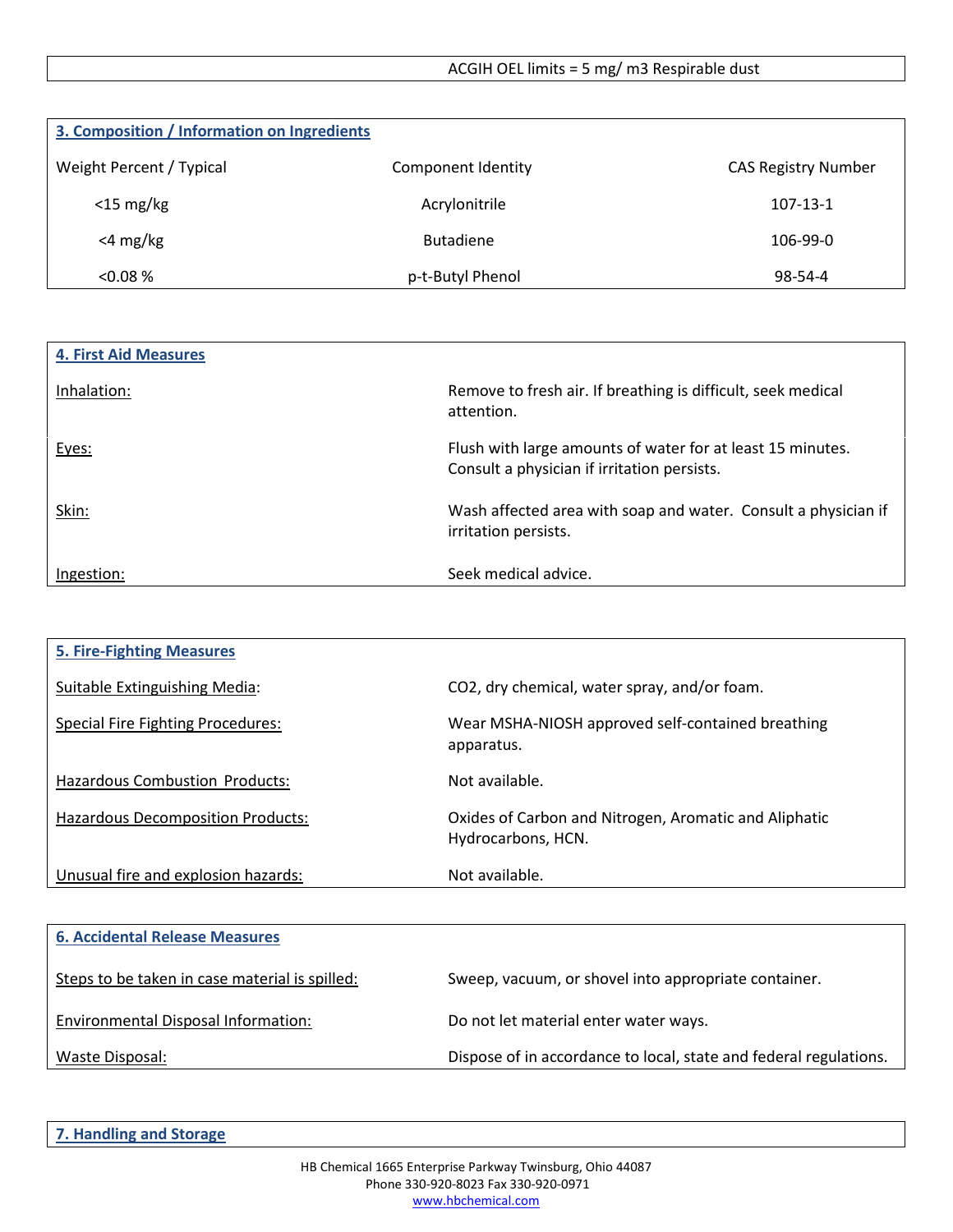Empty Containers: Not available. Precautions to be taken in handling: Not available. Storage: Store in a cool, dry area. Store in temperatures above 32F.

| 8. Exposure Controls / Personal Protection |                                                                                                                             |
|--------------------------------------------|-----------------------------------------------------------------------------------------------------------------------------|
| <b>Exposure Controls:</b>                  | Not available.                                                                                                              |
| <b>Respiratory Protection:</b>             | Use respirator if needed.                                                                                                   |
| Ventilation:                               | Local exhaust.                                                                                                              |
| Hand protection:                           | Wear gloves.                                                                                                                |
| <b>Eye Protection:</b>                     | Wear goggles.                                                                                                               |
| Skin and Body Protection:                  | Wear long clothing and an apron.                                                                                            |
| <b>Other Precautions:</b>                  | Wash with soap and water before eating, drinking or using toilet<br>facilities. Launder contaminated clothing before reuse. |
| Decontamination Facilities:                | Eye wash facility.                                                                                                          |

| 9. Physical and Chemical Properties        |                         |
|--------------------------------------------|-------------------------|
| Physical Form:                             | Powder                  |
| Appearance & Odor:                         | Light Gray to off White |
| <b>Specific Gravity:</b>                   | $1-17-1.272$            |
| Softening Point, R&B:                      | Not available.          |
| Solubility in Water:                       | Negligible.             |
| Flash Point, TAG CC F:                     | Not available.          |
| Percent Volatiles (by weight):             | Not available.          |
| Evaporation Rate (Water ~ I):              | Not available.          |
| Vapor Pressure (mm Hg):                    | Not available.          |
| Vapor Density (Air ~ I):                   | Not available.          |
| Boiling Point (°F) Initial:                | Not available.          |
| Auto ignition Temperature, <sup>o</sup> C: | Not available.          |
| Flammable Limits, %(V):                    | Not available.          |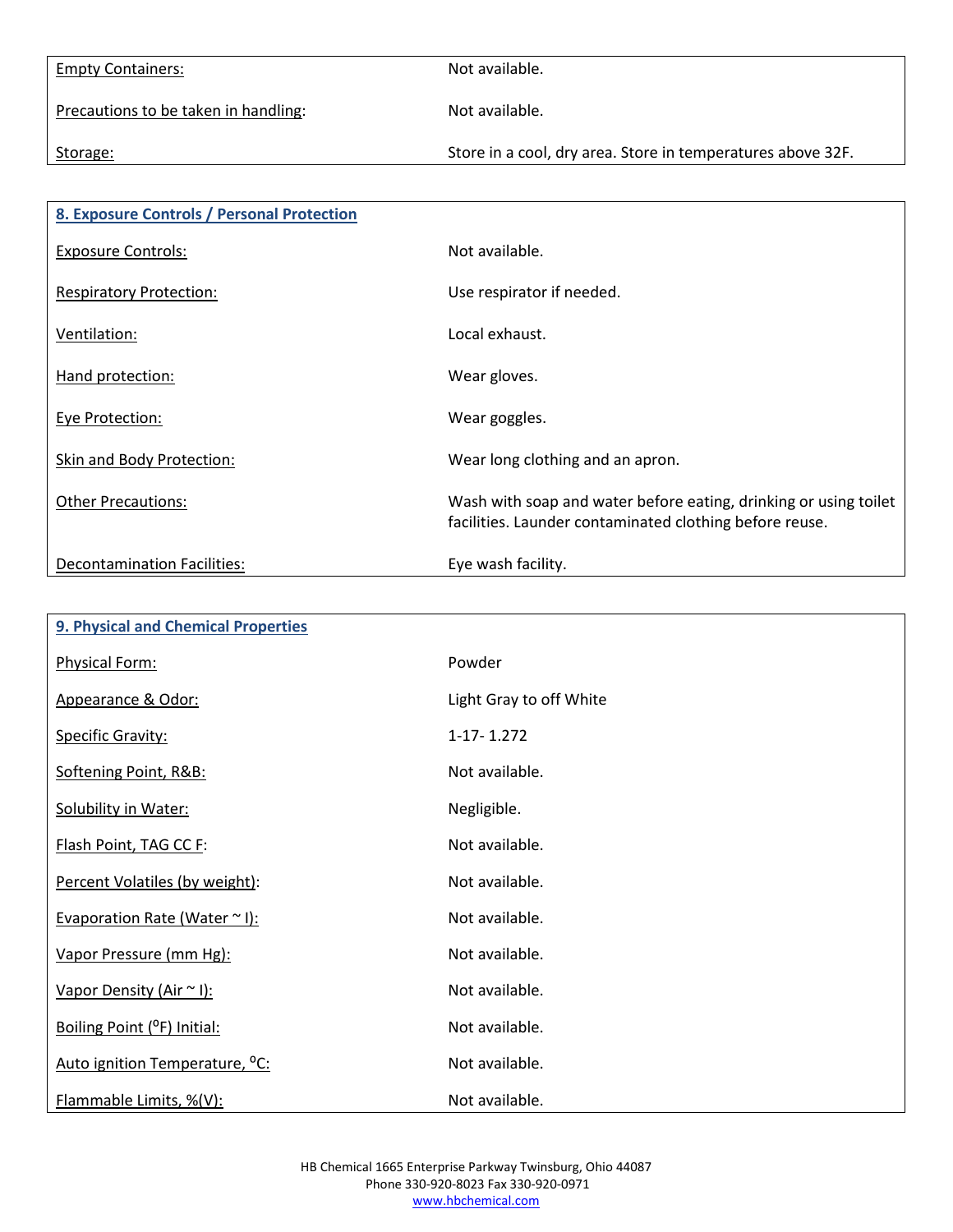| 10. Stability and Reactivity             |                                                                             |
|------------------------------------------|-----------------------------------------------------------------------------|
| Stability:                               | This product is stable under normal conditions.                             |
| Incompatibility (Materials to Avoid):    | Hydrofluoric acid.                                                          |
| Conditions to Avoid:                     | Not available.                                                              |
| Hazardous Polymerization:                | Will not occur.                                                             |
| <b>Hazardous Decomposition Products:</b> | Oxides of Carbon and Nitrogen, Aromatic and Aliphatic<br>Hydrocarbons, HCN. |

## **11. Toxicological Information**

Acrylonitrile and butadiene are listed as a carcinogen or potential carcinogen by NTP, IARC, or OSHA.

OSHA Permissible Exposure Limit: 5 mg/ m3 Respirable dust

ACGIH Threshold Limit Value: 5 mg/ m3 Respirable dust

## **12. Ecological Information**

This material has not been evaluated for environmental effects.

## **13. Disposal Considerations**

Dispose per local, state and federal regulations.

## **14. Transport Information**

D.O.T. Shipping Name: Not available.

Air - ICAO (international Civil Aviation Organization): Not available.

Sea - IMDG (International Maritime Dangerous Goods): Not available.

#### **15. Regulatory Information**

All components of this material are on the TSCA Inventory.

All components of this material are on the Canadian DSL.

SARA Title III 313: SARA Title III 313: This product does not contain a toxic chemical in excess of 1% of the mixture.